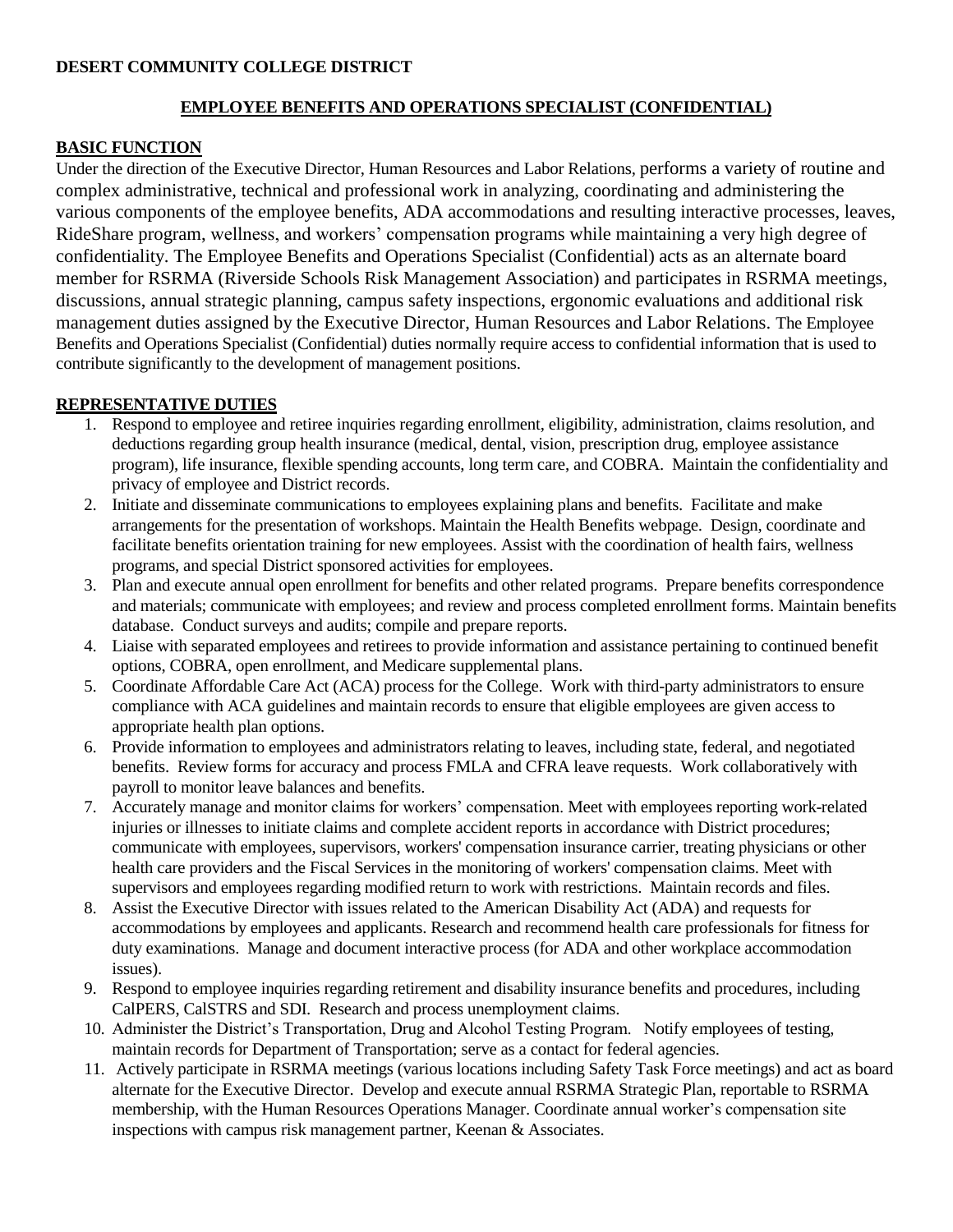- 12. Work in tandem with Human Resources Operations Manager to conduct accident investigations and proactive safety inspections, related to employee injury and property/liability issues.
- 13. Follow up with College Safety Committee on all site inspection concerns/issues and report employee injury statistics.
- 14. Work with Human Resources Operations Manager to conduct and recommend equipment purchases for employee ergonomic evaluations. Order ergonomic equipment for employees.
- 15. Actively participate as Board Member for CC-CS SIPE. Relay CC-CS SIPE information and action items to Executive Director, as needed.
- 16. Act as Employee Transportation Coordinator (ETC) for campus RideShare program as governed by Rule 2202 guidelines. Work with Human Resources Operations Manager to develop and maintain campus marketing strategies, annual surveys and annual SCAQMD (South Coast Air Quality Management District) reports. Coordinate payments and monthly participant tracking with Fiscal Services. Maintain ETC standing with the SCAQMD and participate in training and other educational opportunities as dictated by the RideShare program guidelines.
- 17. Maintain RideShare program files for a minimum of three (3) years.
- 18. Serve on assigned District committees; represent the Office of Human Resources at District meetings, including the Health and Welfare Committee and the Safety Committee. Provide data and recommendations regarding benefits policies and practices.
- 19. Meet schedules and timelines, organize multiple projects efficiently and effectively and carry out required project details throughout the year.
- 20. Seek and participate in professional development activities.
- 21. Perform special projects as assigned. Research and recommend modifications to existing policies and procedures.
- 22. Other duties and responsibilities as assigned.

# **KNOWLEDGE AND ABILITIES**

**Knowledge of**: Principles and practices of benefits and leaves administration; state and federal laws and regulations including CA Education Code, Title 5, equal employment opportunity, non-discrimination, HIPPA, COBRA, ADA, FMLA, CFRA, FSA, Affordable Care Act, retirement systems, and workers' compensation. Principle and practices of employee relations and the collective bargaining agreements; Human Resources policies and procedures; basic principles of risk management; accident investigation and site safety inspection processes; AQMD Rule 2202; principle and practices of excellent customer service skills to communicate respectfully and courteously with individuals at all levels of the organization; correct English usage, grammar, spelling, punctuation and vocabulary; presentation skills; confidential records maintenance.

**Ability to**: Effectively and efficiently assist in the management of the District's benefits programs; learn and interpret District policies and procedures accurately; learn and interpret state and federal regulations; communicate effectively orally and in writing; establish and maintain cooperative and effective working relationships with District personnel, associations, community members, agencies and organizations; communicate with 3<sup>rd</sup> party administrators, health providers, and all levels of employees to discuss and resolve problems tactfully, courteously and effectively; to demonstrate an understanding and sensitivity of the diverse backgrounds of students, employees and the community; operate a computer and Microsoft Office Suite; coordinate and organize complex issues, set priorities, and follow up on outstanding issues; work confidentially with discretion on sensitive and private information; complete multi-faceted projects, activities and functions with good attention to detail; analyze technical problems, evaluate alternatives and make sound recommendations and decisions; conduct and analyze data, translate findings into clear and concise reports and recommendations; work independently and confidentially with minimal direction; exercise tact and diplomacy in dealing with sensitive or confidential matters. Lift up to 20 pounds, sit for extended periods of time, bend at the waist, kneel or crouch.